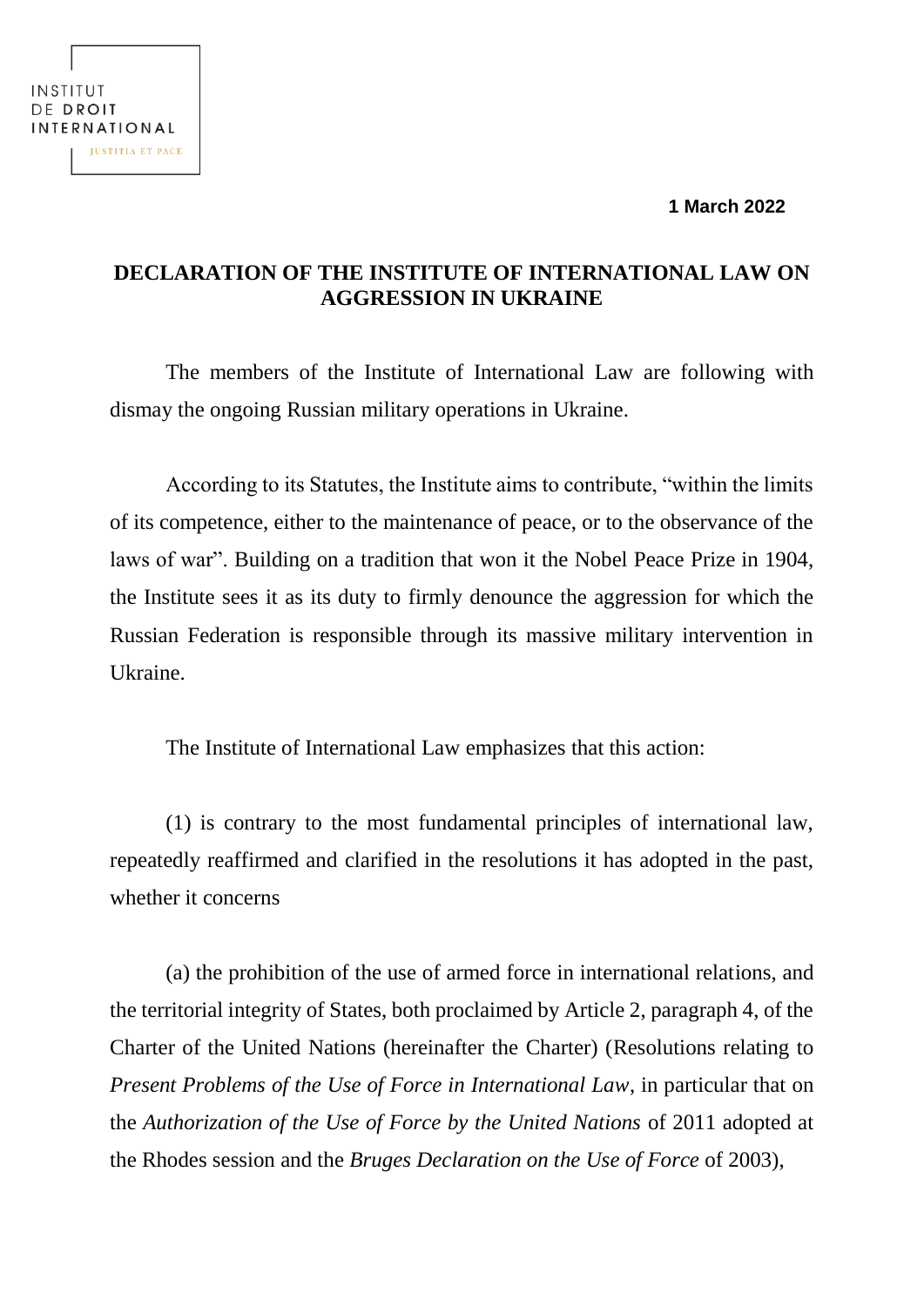(b) the equal rights of peoples and their right to self-determination as a basis for friendly relations among nations in accordance with Article 1, paragraph 2, of the Charter (Resolutions relating to Present Problems of the Use of Force on International Law, in particular that on *Military Assistance on Request* of 2011 adopted at the Rhodes session); or

(c) non-intervention in the affairs of other States as prohibited by paragraph 7 of Article 2 of the Charter (Resolution on *The Protection of Human Rights and the Principle of Non-intervention in Internal Affairs of States* of 1989 adopted at the Session of Santiago de Compostela);

(2) cannot find any legal justification, either in the principle of the inherent right of self-defence provided for in Article 51 of the Charter in the absence of an armed attack on the part of Ukraine, or in a Security Council resolution adopted under Chapter VII of the Charter;

(3) is inconsistent with specific commitments made by Russia to Ukraine (Budapest *Memorandum on Security Assurances in Connection with Ukraine's Accession to the Treaty on the Non-Proliferation of Nuclear Weapons* of 1994 and the "Minsk Agreements" of 2014 and 2015, unanimously approved by the Security Council in Resolution S/RES/2202) and cannot be justified as lawful "countermeasures", which must not themselves violate peremptory norms of general international law (jus cogens) in any circumstance.

No argument of a political nature, including security arguments, can serve as a justification to disregard the basic rules of the legal system that the international community has established at the cost of so many sacrifices in the